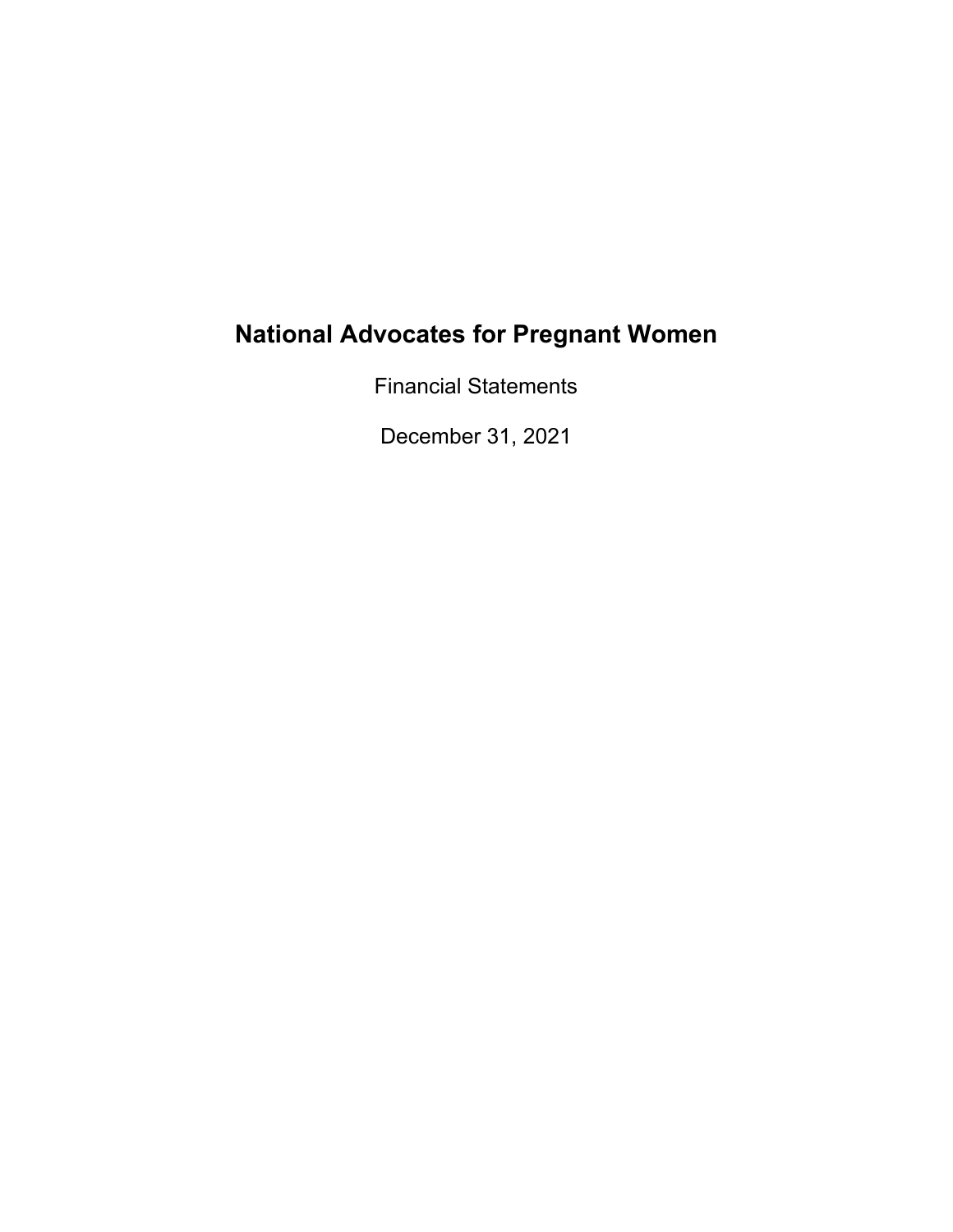

## **Independent Auditors' Report**

## **Board of Directors National Advocates for Pregnant Women**

## *Opinion*

We have audited the accompanying financial statements of National Advocates for Pregnant Women ("NAPW"), which comprise the statement of financial position as of December 31, 2021, and the related statements of activities, functional expenses, and cash flows for the year then ended, and the related notes to the financial statements.

In our opinion, the financial statements referred to above present fairly, in all material respects, the financial position of NAPW as of December 31, 2021, and the changes in net assets and its cash flows for the year then ended in accordance with accounting principles generally accepted in the United States of America.

#### *Basis for Opinion*

We conducted our audit in accordance with auditing standards generally accepted in the United States of America. Our responsibilities under those standards are further described in the Auditors' Responsibilities for the Audit of the Financial Statements section of our report. We are required to be independent of NAPW and to meet our other ethical responsibilities in accordance with the relevant ethical requirements relating to our audit. We believe that the audit evidence we have obtained is sufficient and appropriate to provide a basis for our audit opinion.

#### *Responsibilities of Management for the Financial Statements*

Management is responsible for the preparation and fair presentation of the financial statements in accordance with accounting principles generally accepted in the United States of America, and for the design, implementation, and maintenance of internal control relevant to the preparation and fair presentation of financial statements that are free from material misstatement, whether due to fraud or error.

In preparing the financial statements, management is required to evaluate whether there are conditions or events, considered in the aggregate, that raise substantial doubt about NAPW's ability to continue as a going concern within one year after the date that the financial statements are available to be issued.

#### *Auditors' Responsibilities for the Audit of the Financial Statements*

Our objectives are to obtain reasonable assurance about whether the financial statements as a whole are free from material misstatement, whether due to fraud or error, and to issue an auditors' report that includes our opinion. Reasonable assurance is a high level of assurance but is not absolute assurance and therefore is not a guarantee that an audit conducted in accordance with generally accepted auditing standards will always detect a material misstatement when it exists. The risk of not detecting a material misstatement resulting from fraud is higher than for one resulting from error, as fraud may involve collusion, forgery, intentional omissions, misrepresentations, or the override of internal control. Misstatements are considered material if there is a substantial likelihood that, individually or in the aggregate, they would influence the judgment made by a reasonable user based on the financial statements.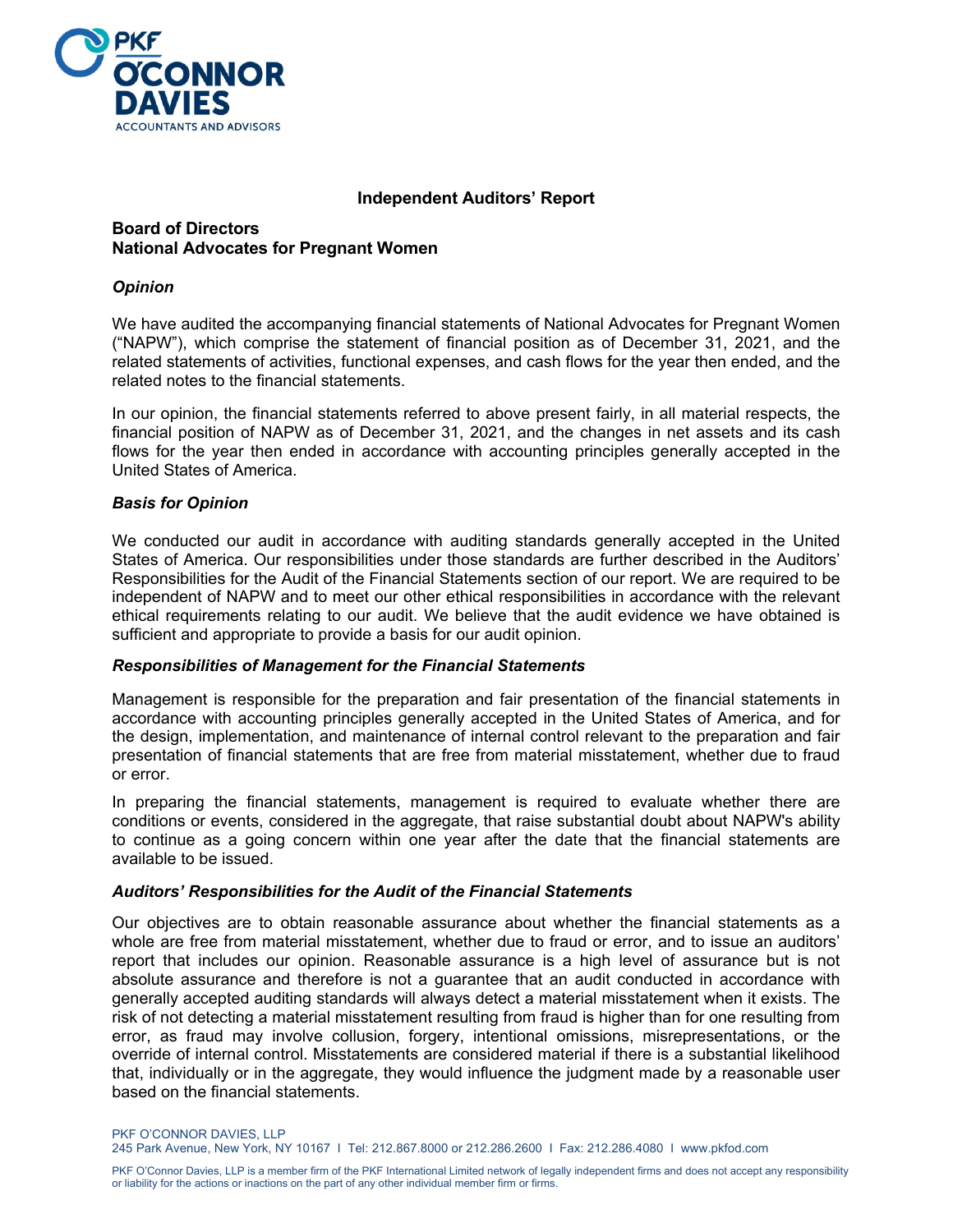#### **Board of Directors National Advocates for Pregnant Women**  Page 2

In performing an audit in accordance with generally accepted auditing standards, we:

- Exercise professional judgment and maintain professional skepticism throughout the audit.
- Identify and assess the risks of material misstatement of the financial statements, whether due to fraud or error, and design and perform audit procedures responsive to those risks. Such procedures include examining, on a test basis, evidence regarding the amounts and disclosures in the financial statements.
- Obtain an understanding of internal control relevant to the audit in order to design audit procedures that are appropriate in the circumstances, but not for the purpose of expressing an opinion on the effectiveness of NAPW's internal control. Accordingly, no such opinion is expressed.
- Evaluate the appropriateness of accounting policies used and the reasonableness of significant accounting estimates made by management, as well as evaluate the overall presentation of the financial statements.
- Conclude whether, in our judgment, there are conditions or events, considered in the aggregate, that raise substantial doubt about NAPW's ability to continue as a going concern for a reasonable period of time.

We are required to communicate with those charged with governance regarding, among other matters, the planned scope and timing of the audit, significant audit findings, and certain internal control related matters that we identified during the audit.

#### *Report on Summarized Comparative Information*

We have previously audited NAPW's 2020 financial statements, and we expressed an unmodified audit opinion on those audited financial statements in our report dated October 27, 2021. In our opinion, the summarized comparative information presented herein as of and for the year ended December 31, 2020, is consistent, in all material respects, with the audited financial statements from which it has been derived.

PKF O'Connor Savies LLP

June 10, 2022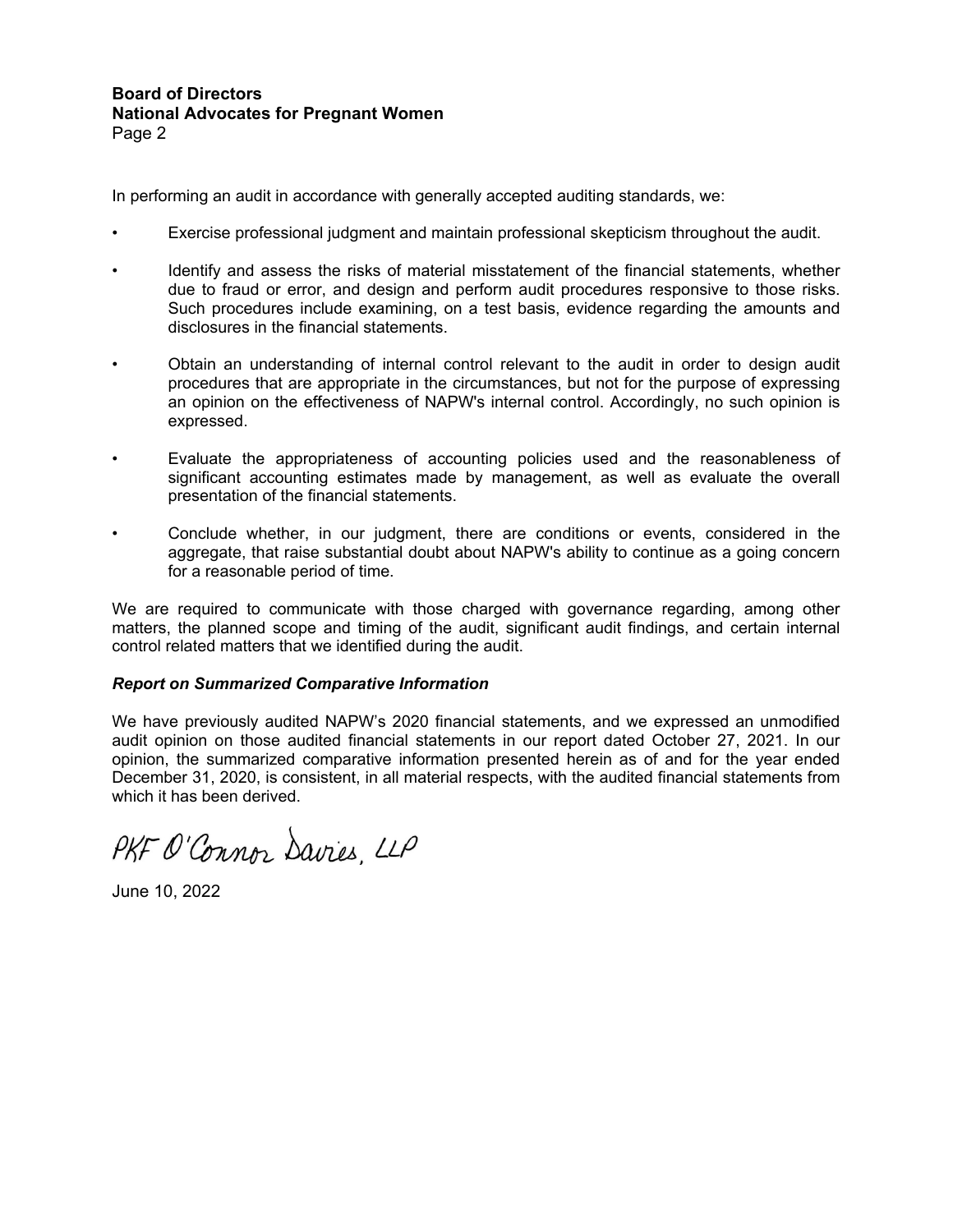# Statement of Financial Position December 31, 2021 (with comparative amounts at December 31, 2020)

|                                          | 2021            | 2020            |
|------------------------------------------|-----------------|-----------------|
| <b>ASSETS</b>                            |                 |                 |
| Cash and cash equivalents                | \$<br>1,340,895 | \$<br>877,411   |
| Contributions receivable                 | 492,981         | 881,722         |
| Prepaid expenses and other assets        | 202,517         | 197,772         |
| Investments                              | 4,794,385       | 5,013,714       |
| Property and equipment, net              | 601,372         | 675,804         |
|                                          | 7,432,150<br>S  | 7,646,423<br>£. |
| <b>LIABILITIES AND NET ASSETS</b>        |                 |                 |
| Liabilities                              |                 |                 |
| Accounts payable                         | \$<br>38,179    | \$<br>171,782   |
| Accrued payroll and related liabilities  | 86,078          | 64,485          |
| <b>Other liabilities</b>                 | 11,402          |                 |
| Paycheck Protection Program loan payable |                 | 266,939         |
| <b>Total Liabilities</b>                 | 135,659         | 503,206         |
| <b>Net Assets</b>                        |                 |                 |
| Without donor restrictions               | 5,676,494       | 5,175,545       |
| With donor restrictions                  | 1,619,997       | 1,967,672       |
| <b>Total Net Assets</b>                  | 7,296,491       | 7,143,217       |
|                                          | 7,432,150<br>\$ | 7,646,423<br>\$ |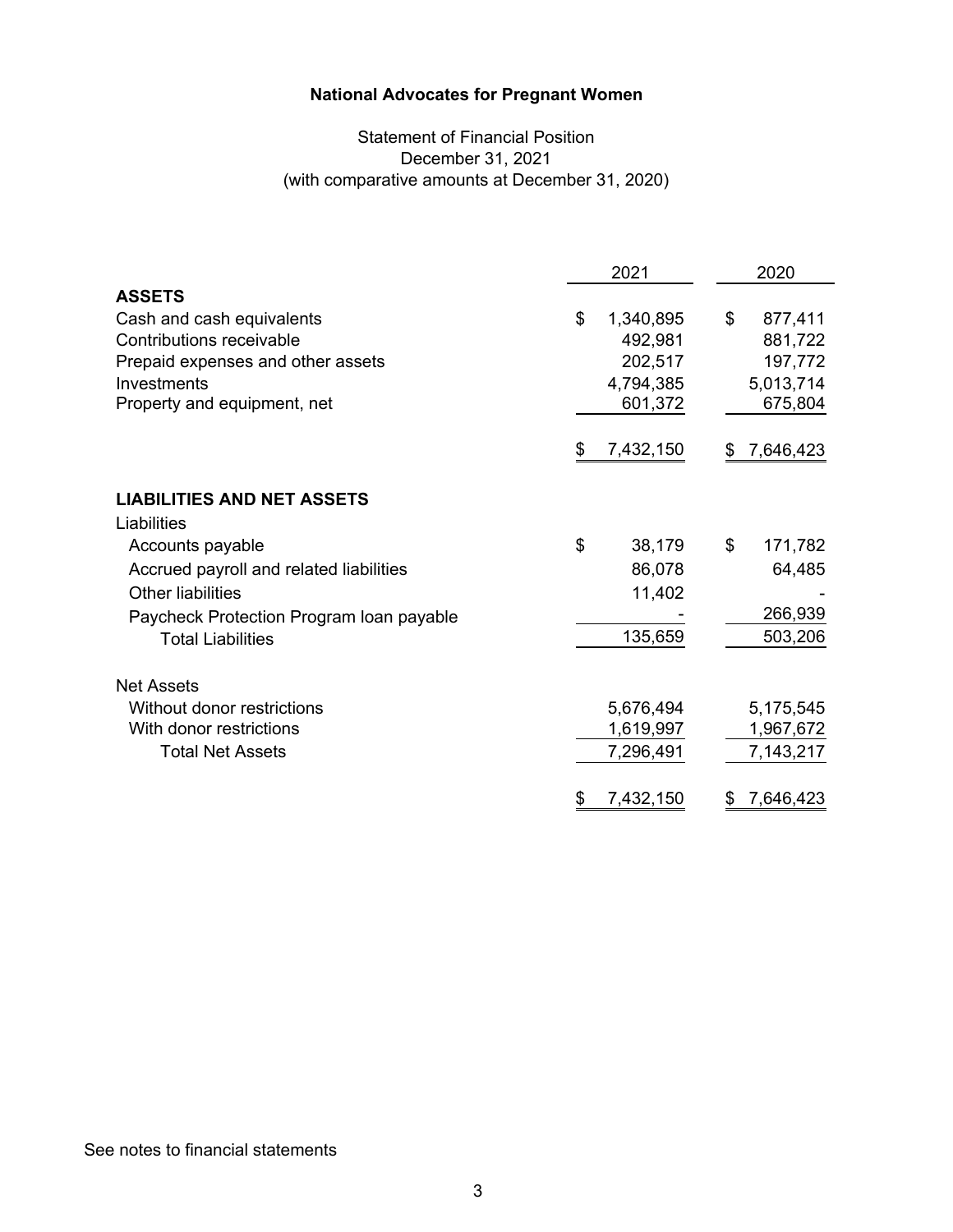# Statement of Activities Year Ended December 31, 2021 (with summarized totals for the year ended December 31, 2020)

|                                       | Without<br>Donor<br>Restrictions | With<br>Donor<br>Restrictions | 2021<br>Total   | 2020<br>Total   |
|---------------------------------------|----------------------------------|-------------------------------|-----------------|-----------------|
| <b>REVENUE AND SUPPORT</b>            |                                  |                               |                 |                 |
| Foundation support                    | \$<br>90.911                     | 1,310,000<br>\$               | 1,400,911<br>\$ | 1,970,872<br>S  |
| Contributions                         | 549,573                          |                               | 549,573         | 182,614         |
| Other support                         | 15,521                           |                               | 15,521          | 16,346          |
| Donated services                      | 382,900                          |                               | 382,900         | 177,000         |
| Investment return                     | 703,404                          |                               | 703,404         | 683,056         |
| Net assets released from restrictions | 1,657,675                        | (1,657,675)                   |                 |                 |
| <b>Total Revenue and Support</b>      | 3,399,984                        | (347,675)                     | 3,052,309       | 3,029,888       |
| <b>EXPENSES</b>                       |                                  |                               |                 |                 |
| <b>Program Services</b>               |                                  |                               |                 |                 |
| Public education                      | 534,010                          |                               | 534,010         | 450,020         |
| Legal/advocacy                        | 1,138,044                        |                               | 1,138,044       | 715,918         |
| Organizing                            | 532,102                          |                               | 532,102         | 503,106         |
| <b>Total Program Services</b>         | 2,204,156                        |                               | 2,204,156       | 1,669,044       |
| <b>Support Services</b>               |                                  |                               |                 |                 |
| General and administrative            | 777,184                          |                               | 777,184         | 759,051         |
| Fundraising                           | 184,634                          |                               | 184,634         | 120,321         |
| <b>Total Support Services</b>         | 961,818                          |                               | 961,818         | 879,372         |
| <b>Total Expenses</b>                 | 3,165,974                        |                               | 3,165,974       | 2,548,416       |
| Excess (Deficiency) of Revenue        |                                  |                               |                 |                 |
| and Support over Expenses             | 234,010                          | (347, 675)                    | (113, 665)      | 481,472         |
| <b>NON-OPERATING ACTIVITY</b>         |                                  |                               |                 |                 |
| Forgiveness of paycheck protection    |                                  |                               |                 |                 |
| program loan                          | 266,939                          |                               | 266,939         |                 |
| Change in Net Assets                  | 500,949                          | (347, 675)                    | 153,274         | 481,472         |
| <b>NET ASSETS</b>                     |                                  |                               |                 |                 |
| Beginning of year                     | 5,175,545                        | 1,967,672                     | 7,143,217       | 6,661,745       |
| End of year                           | 5,676,494                        | 1,619,997<br>\$               | 7,296,491<br>\$ | 7,143,217<br>\$ |

See notes to financial statements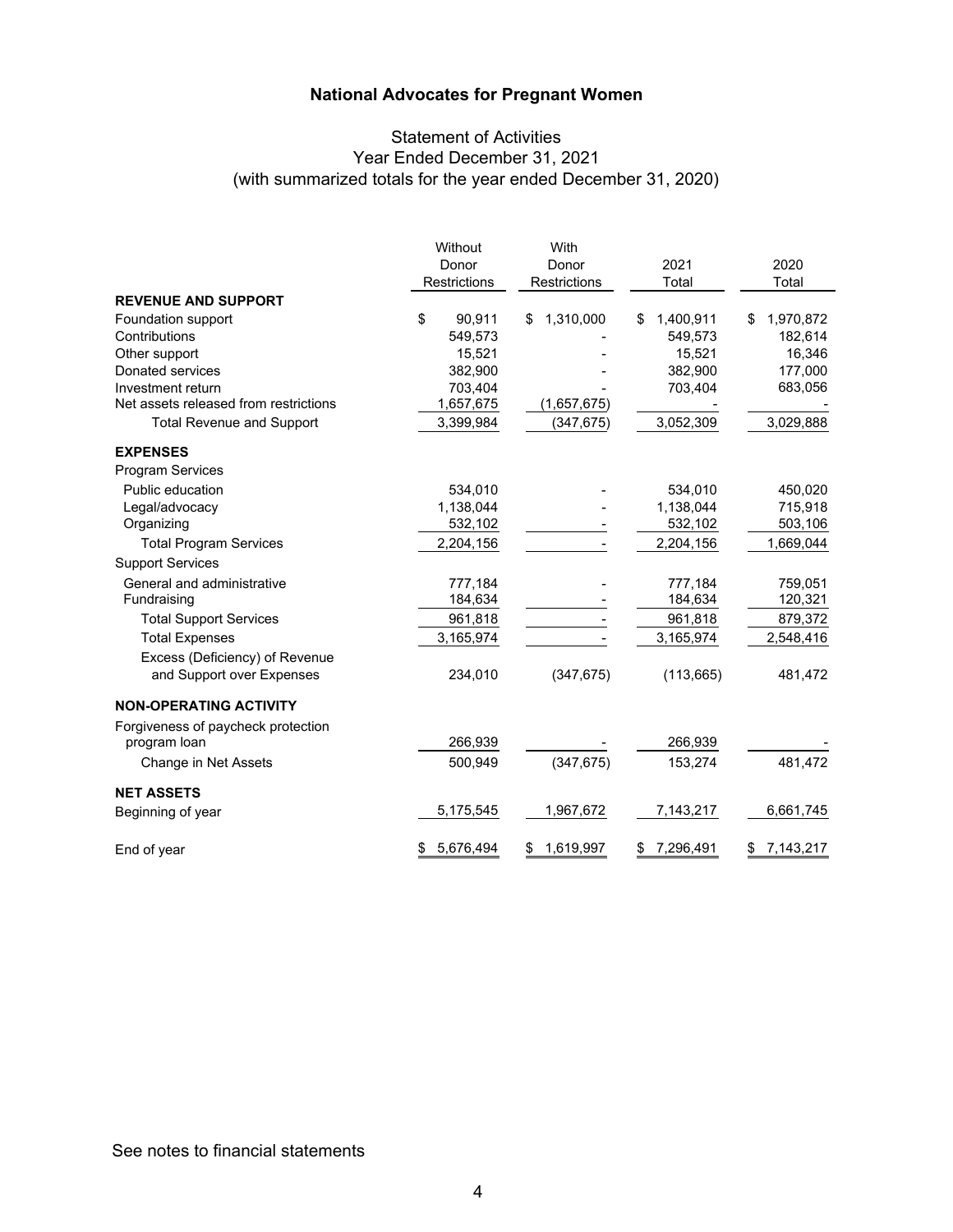# Statement of Functional Expenses Year Ended December 31, 2021 (with summarized totals for the year ended December 31, 2020)

|                                                                                       | <b>Program Services</b> |                     |    | <b>Support Services</b> |     |            |                      |     |                                  |    |             |    |         |                 |                 |
|---------------------------------------------------------------------------------------|-------------------------|---------------------|----|-------------------------|-----|------------|----------------------|-----|----------------------------------|----|-------------|----|---------|-----------------|-----------------|
|                                                                                       |                         | Public<br>Education |    | Legal/<br>Advocacy      |     | Organizing | Total                |     | General<br>and<br>Administrative |    | Fundraising |    | Total   | 2021<br>Total   | 2020<br>Total   |
| Salaries and related costs                                                            | \$                      | 378,606             | ß. | 475,959                 | \$. | 356,884    | \$<br>.211,449<br>-1 | \$. | 324,083                          | \$ | 146,996     | -S | 471,079 | \$<br>1,682,528 | \$<br>1,161,024 |
| Contractual services (including in-kind of<br>\$382,900 and \$177,000 for fiscal 2021 |                         |                     |    |                         |     |            |                      |     |                                  |    |             |    |         |                 |                 |
| and 2020)                                                                             |                         | 26,229              |    | 499,369                 |     | 48,686     | 574,284              |     | 348,622                          |    | 5,363       |    | 353,985 | 928,269         | 925,440         |
| Rent and utilities                                                                    |                         | 84,799              |    | 84,799                  |     | 84,799     | 254,397              |     | 14,133                           |    | 14,133      |    | 28,266  | 282,663         | 227,552         |
| Telephone                                                                             |                         | 2,924               |    | 2,938                   |     | 2,852      | 8,714                |     | 3,578                            |    | 372         |    | 3,950   | 12,664          | 17,076          |
| <b>Supplies</b>                                                                       |                         | 172                 |    | 1,641                   |     | 69         | 1,882                |     | 2,222                            |    |             |    | 2,222   | 4,104           | 9,471           |
| Printing and postage                                                                  |                         | 18                  |    | 450                     |     | 18         | 486                  |     | 3,355                            |    | 6,598       |    | 9,953   | 10,439          | 6,535           |
| Travel                                                                                |                         | 2,669               |    | 2,553                   |     | 700        | 5,922                |     | 911                              |    |             |    | 911     | 6,833           | 46,129          |
| Meetings                                                                              |                         |                     |    | 46                      |     |            | 46                   |     | 1,363                            |    |             |    | 1,363   | 1,409           | 7,936           |
| Subscriptions and books                                                               |                         | 446                 |    | 15,860                  |     | 386        | 16,692               |     | 11,096                           |    | 1,992       |    | 13,088  | 29,780          | 27,398          |
| Marketing and related costs                                                           |                         | 1,517               |    | 879                     |     | 879        | 3,275                |     | 31,932                           |    | 654         |    | 32,586  | 35,861          | 45,419          |
| Equipment                                                                             |                         | 1,031               |    | 1,106                   |     | 1,031      | 3,168                |     | 5,556                            |    | 408         |    | 5,964   | 9,132           | 11,359          |
| Insurance                                                                             |                         | 9,751               |    | 9,751                   |     | 9,751      | 29,253               |     | 1,625                            |    | 1,625       |    | 3,250   | 32,503          | 24,847          |
| <b>Miscellaneous</b>                                                                  |                         |                     |    | 16,845                  |     | 199        | 17,044               |     | 24,400                           |    | 2,185       |    | 26,585  | 43,629          | 27,403          |
| Depreciation                                                                          |                         | 25,848              |    | 25,848                  |     | 25,848     | 77,544               |     | 4,308                            |    | 4,308       |    | 8,616   | 86,160          | 10,827          |
| <b>Total Functional Expenses</b>                                                      |                         | 534,010             |    | 1,138,044               |     | 532,102    | 2,204,156            |     | 777,184                          |    | 184,634     |    | 961,818 | \$<br>3,165,974 | 2,548,416       |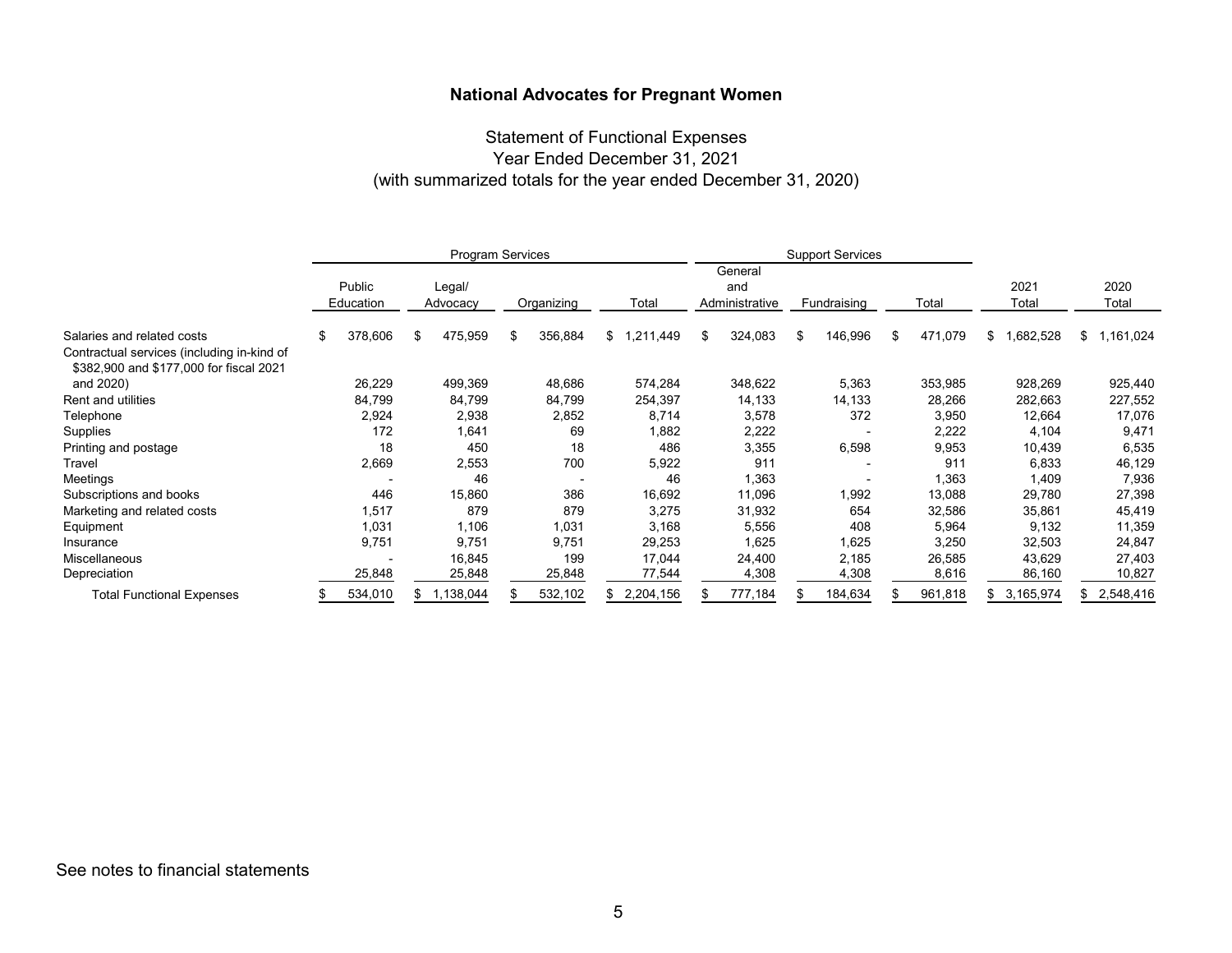# Statement of Cash Flows Year Ended December 31, 2021 (with comparative amounts for the year ended December 31, 2020)

|                                                 | 2021 |             | 2020          |  |
|-------------------------------------------------|------|-------------|---------------|--|
| <b>CASH FLOWS FROM OPERATING ACTIVITIES</b>     |      |             |               |  |
| Change in net assets                            | \$   | 153,274     | \$<br>481,472 |  |
| Adjustments to reconcile change in net assets   |      |             |               |  |
| to net cash from operating activities           |      |             |               |  |
| Depreciation                                    |      | 86,160      | 10,827        |  |
| Unrealized gains on investments                 |      | (60, 963)   | (385, 132)    |  |
| Realized gains on investments                   |      | (444, 555)  |               |  |
| Forgiveness of Paycheck Protection Program Ioan |      | (266, 939)  |               |  |
| Changes in operating assets and liabilities     |      |             |               |  |
| Contributions receivable                        |      | 388,741     | 42,740        |  |
| Prepaid expenses and other assets               |      | (4,745)     | 4,948         |  |
| Accounts payable                                |      | (133, 603)  | 123,818       |  |
| Accrued payroll and related liabilities         |      | 21,593      | 2,320         |  |
| <b>Other liabilities</b>                        |      | 11,402      |               |  |
| Net Cash from Operating Activities              |      | (249, 635)  | 280,993       |  |
| <b>CASH FLOWS FROM INVESTING ACTIVITIES</b>     |      |             |               |  |
| Purchase of property and equipment              |      | (11, 728)   | (186, 550)    |  |
| Purchases of investments                        |      | (1,614,011) | (235, 317)    |  |
| Proceeds from sale of investments               |      | 2,338,858   |               |  |
|                                                 |      |             |               |  |
| Net Cash from Investing Activities              |      | 713,119     | (421, 867)    |  |
| <b>CASH FLOW FROM FINANCING ACTIVITIES</b>      |      |             |               |  |
| Proceeds from Paycheck Protection Program Ioan  |      |             | 266,939       |  |
| Net Change in Cash and Cash Equivalents         |      | 463,484     | 126,065       |  |
| <b>CASH AND CASH EQUIVALENTS</b>                |      |             |               |  |
| Beginning of year                               |      | 877,411     | 751,346       |  |
| End of year                                     | \$   | 1,340,895   | \$<br>877,411 |  |
| <b>NON-CASH FINANCING ACTIVITY</b>              |      |             |               |  |
| Forgiveness of Paycheck Protection Program Ioan | \$   | 266,939     | \$            |  |

See notes to financial statements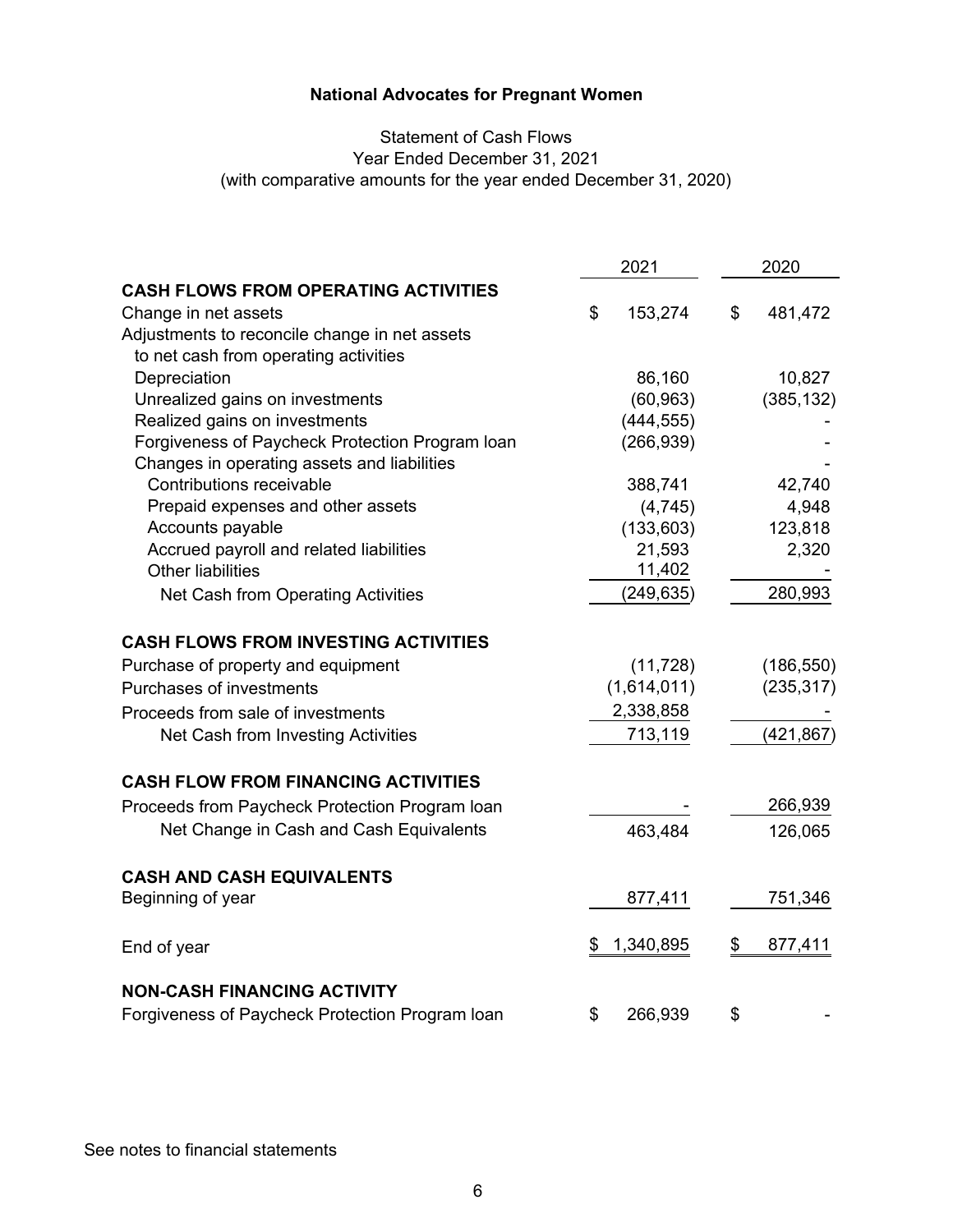Notes to Financial Statements December 31, 2021

## **1. Organization and Tax Status**

The National Advocates for Pregnant Women ("NAPW") is a not-for-profit organization dedicated to securing the human rights and civil rights, and health and welfare of pregnant and parenting women, and furthering the interests of their families. NAPW seeks to ensure that women do not lose their constitutional and human rights as a result of pregnancy; that addiction and other health and welfare problems they face during pregnancy are addressed as health issues, not as crimes; that families are not needlessly separated, based on medical misinformation; and that pregnant and parenting women have access to a full range of reproductive health services, as well as non-punitive drug treatment services. NAPW is primarily supported by foundation grants. The Internal Revenue Service has determined that NAPW is exempt from income taxes under Section 501(c)(3) of the Internal Revenue Code.

NAPW's programs are as follows:

Public Education: NAPW uses a variety of traditional and online public education, communications, and social marketing strategies to educate the public, policymakers, advocates and activists about myths and misinformation relating to pregnancy, abortion, pregnancy loss, labor, delivery and drug use by pregnant women. NAPW challenges destructive and dehumanizing stereotypes about pregnant women, drug users, and abortion; advocates for evidence-based, humane policies that will ensure the health and human dignity of pregnant people and their families; and identifies the common threads and threats connecting women who have abortions with those seeking to continue their pregnancies to term.

Legal/Advocacy: NAPW works directly as co-counsel on numerous cases, and provides legal assistance to defense lawyers, social workers, activists, and people working in the medical and public health fields. NAPW challenges prosecutions, legislation, and ballot measures that limit access to abortion; dehumanize pregnant women; invent separate legal rights for fertilized eggs, embryos, and fetuses; establish grounds for overturning Roe v. Wade; expand the war on drugs to women's wombs; needlessly separate families based on stigma and medical misinformation and that create a separate and unequal system of law for pregnant women. NAPW advocates for all people focusing especially on pregnant women and those most likely to be targeted for state control and punishment, including lowincome women, women of color and drug-using women.

Organizing: NAPW organizes at both the local and national levels. NAPW helps to support and encourage grassroots women's health advocacy groups, trains women directly affected by punitive policies to become advocates, mobilizes state-based coalitions to action, and sponsors major conferences and continuing education programs that inspire effective advocacy and activism. NAPW also works at the national level to mobilize medical and health experts, organizations, and academics to speak out against punitive and counterproductive policies.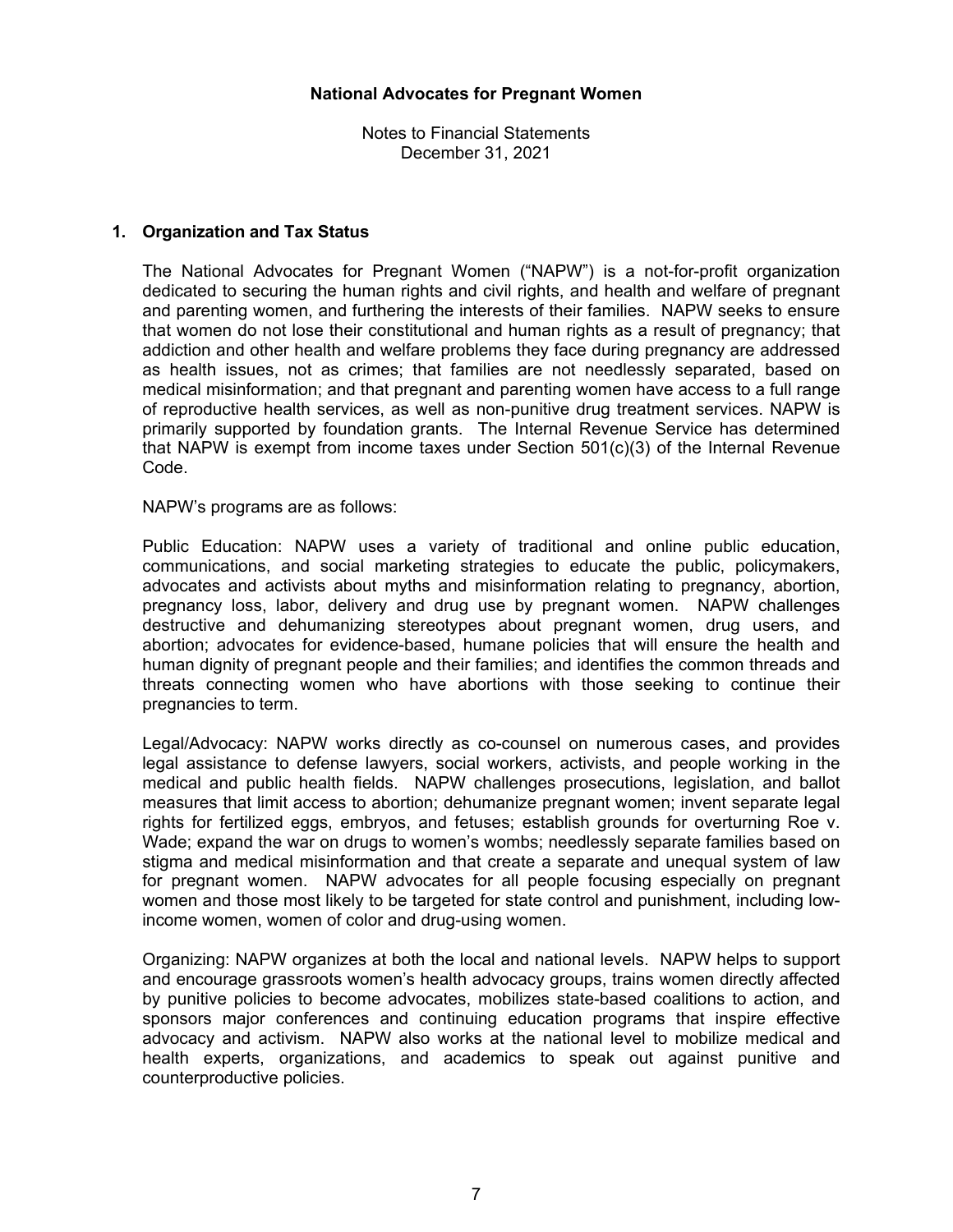Notes to Financial Statements December 31, 2021

## **2. Summary of Significant Accounting Policies**

#### *Basis of Presentation*

The accompanying financial statements have been prepared in accordance with accounting principles generally accepted in the United States of America ("U.S. GAAP").

#### *Use of Estimates*

The preparation of financial statements in conformity with U.S. GAAP requires management to make estimates and assumptions that affect the reported amounts of assets and liabilities, the disclosure of contingent assets and liabilities at the date of the financial statements and the reported amounts of revenues and expenses during the reporting period. Actual results could differ from these estimates.

#### *Cash and Cash Equivalents*

Cash equivalents include highly liquid investments with a maturity of three months or less at the time of purchase.

#### *Allowance for Doubtful Accounts*

NAPW provides an allowance for doubtful accounts based upon prior experience and management's assessment of the collectability of existing specific accounts.

#### *Fair Value Measurements*

NAPW follows U.S. GAAP guidance for Fair Value Measurements which defines fair value and establishes a fair value hierarchy organized into three levels based upon the input assumptions used in pricing assets. Level 1 inputs have the highest reliability and are related to assets with unadjusted quoted prices in active markets. Level 2 inputs relate to assets with other than quoted prices in active markets which may include quoted prices for similar assets or liabilities or other inputs which can be corroborated by observable market data. Level 3 inputs are unobservable inputs and are used to the extent that observable inputs do not exist.

#### *Investments and Investment Income*

Investments are carried at fair value. Purchases and sales of securities are recorded on a trade date basis. Interest income is recorded on the accrual basis and dividends are recorded on the ex-dividend date. Realized and unrealized gains and losses are included in the change in net assets.

#### *Property and Equipment*

Property and equipment in excess of \$1,500 are capitalized, stated at cost and depreciated using the straight-line method over their estimated lives. Leasehold improvements are depreciated over the shorter of the term of the lease, inclusive of all renewal periods which are reasonably assured, or the estimated useful life of the asset.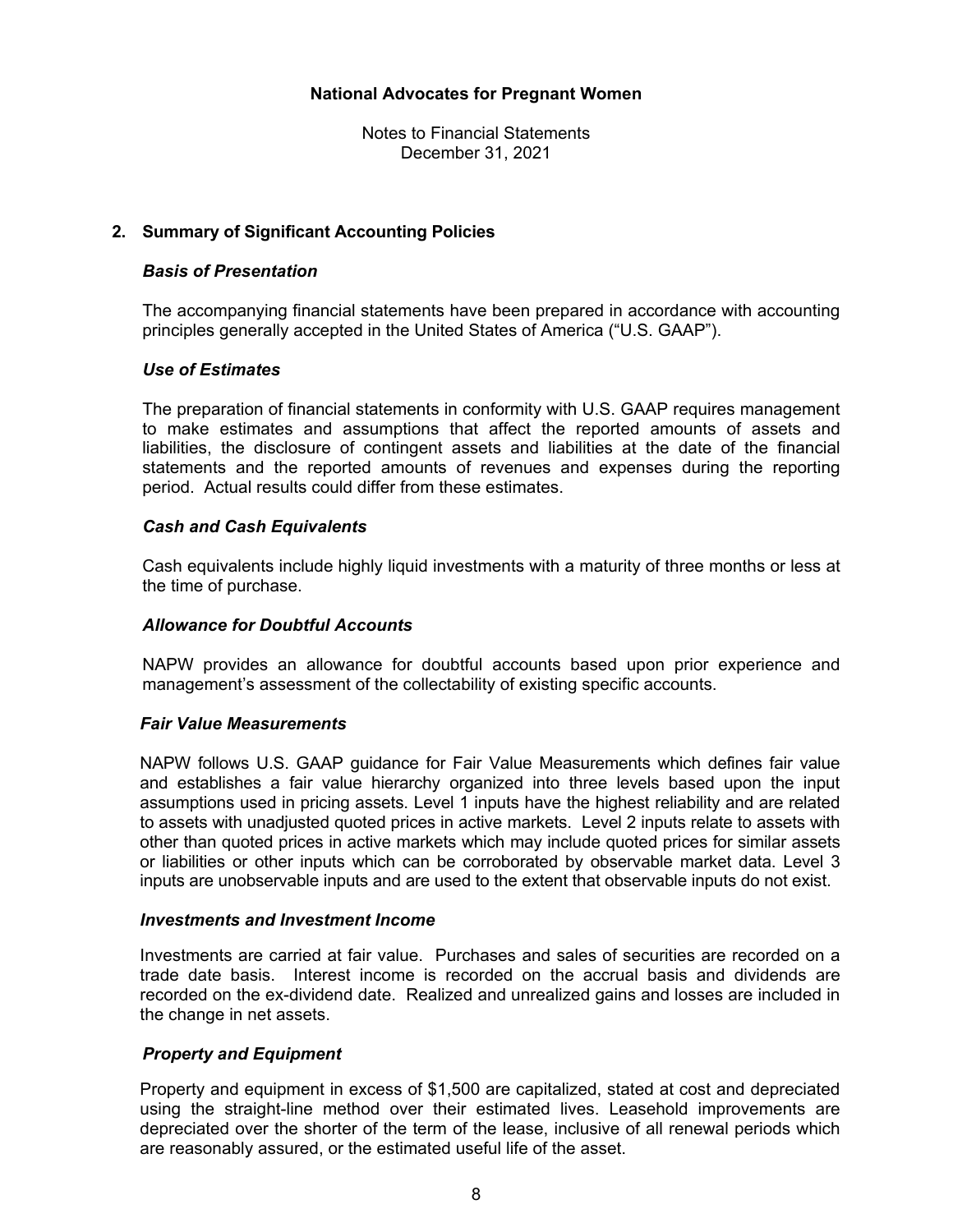Notes to Financial Statements December 31, 2021

## **2. Summary of Significant Accounting Policies** *(continued)*

## *Property and Equipment (continued)*

Property and equipment are reviewed for impairment if the use of the asset significantly changes or another indicator of possible impairment is noted. If the carrying amount of the asset is not recoverable, the value is written down to the asset's fair value. There were no asset impairments for the years ended December 31, 2021 and 2020.

#### *Net Asset Presentation*

NAPW reports information regarding financial position and activities according to two classes of net assets: without and with donor restrictions.

*Without donor restrictions* – consist of resources available for the general support of NAPW's operations. Net assets without donor restrictions may be used at the discretion of NAPW's management and Board of Directors.

*With donor restrictions* – represent amounts restricted by donors to be used for specific activities or at some future date, or which require NAPW to maintain in perpetuity. When a donor restriction expires, that is, when a time restriction ends or a purpose restriction is fulfilled, net assets with donor restrictions are reclassified to net assets without donor restrictions and reported in the statement of activities as net assets released from restrictions.

#### *Foundation Support and Contributions*

Contributions received, including unconditional promises to give, are recognized as support in the period received. NAPW reports gifts of cash and other assets as restricted support if they are received with donor stipulations that limit the use of the donated assets, or if they are designated as support for future periods.

#### *In-kind Contributions*

Contributions of donated services that create or enhance non-financial assets or that require specialized skills, are provided by individuals possessing those skills, and would typically need to be purchased if not provided by donation, are recorded at their fair value in the period received.

#### *Functional Allocation of Expenses*

The financial statements report certain categories of expenses that are attributable to more than one program or supporting function. Therefore, expenses require allocation on a reasonable basis that is consistently applied. Specific expenses that are readily identifiable to a single program or activity are charged directly to that function. All other expenses are allocated to functional categories based on estimates of time and effort, except for rent, depreciation, and insurance, which are based on a square footage basis.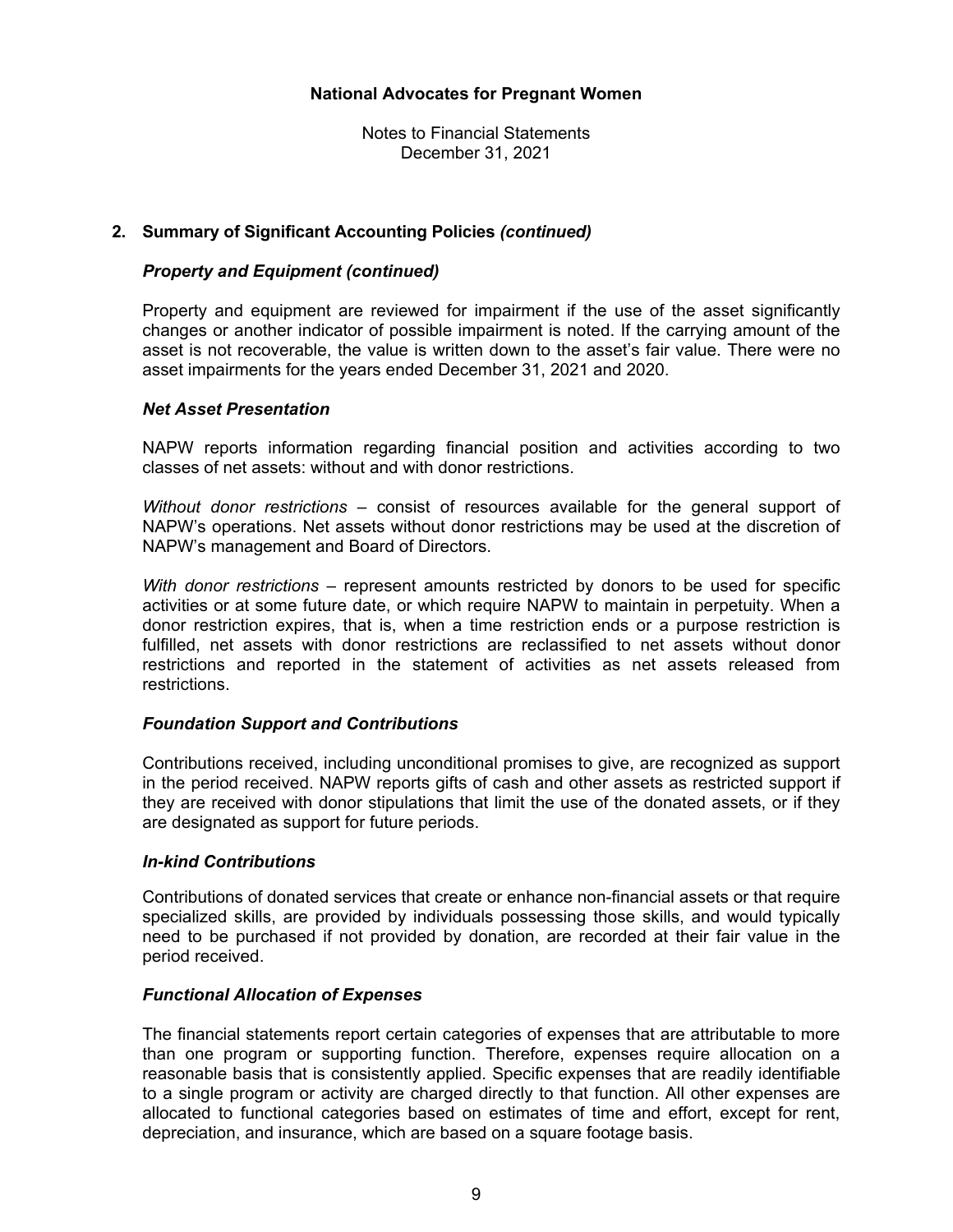Notes to Financial Statements December 31, 2021

## **2. Summary of Significant Accounting Policies** *(continued)*

#### *Summarized Comparative Information*

The statements of activities and functional expenses include certain prior year summarized comparative information in total but not by net asset class or functional class. Such information does not include sufficient detail to constitute a presentation in conformity with U.S. GAAP. Accordingly, such information should be read in conjunction with NAPW's financial statements as of and for the year ended December 31, 2020 from which the summarized information was derived.

#### *Accounting for Uncertainty in Income Taxes*

NAPW recognizes the effect of income tax positions only if those positions are more likely than not of being sustained. Management has determined that NAPW had no uncertain tax positions that would require financial statement recognition or disclosure. NAPW is no longer subject to examinations by the applicable taxing jurisdictions for periods prior to 2018.

#### *Subsequent Events Evaluation by Management*

Management has evaluated subsequent events for disclosure and/or recognition in the financial statements through the date that the financial statements were available to be issued, which date is June 10, 2022.

#### **3. Concentration of Credit Risk**

Financial instruments that potentially subject NAPW to concentrations of credit risk consist principally of cash and cash equivalents, investments and receivables. At times, cash balances may be in excess of the balance insured by the Federal Deposit Insurance Corporation.

The investment portfolio is diversified by type of investments and industry concentrations so that no individual investment or group of investments represents a significant concentration of credit risk.

A concentration of credit risk existed with respect to contributions since amounts received from one donor represented 13% of total support and revenue during 2021 and this same donor represented 41% of the total contributions receivable balance as of December 31, 2021. During 2020, one donor represented 20% of total support and revenue and this same donor represented 28% of the total contributions receivable balance as of December 31, 2020.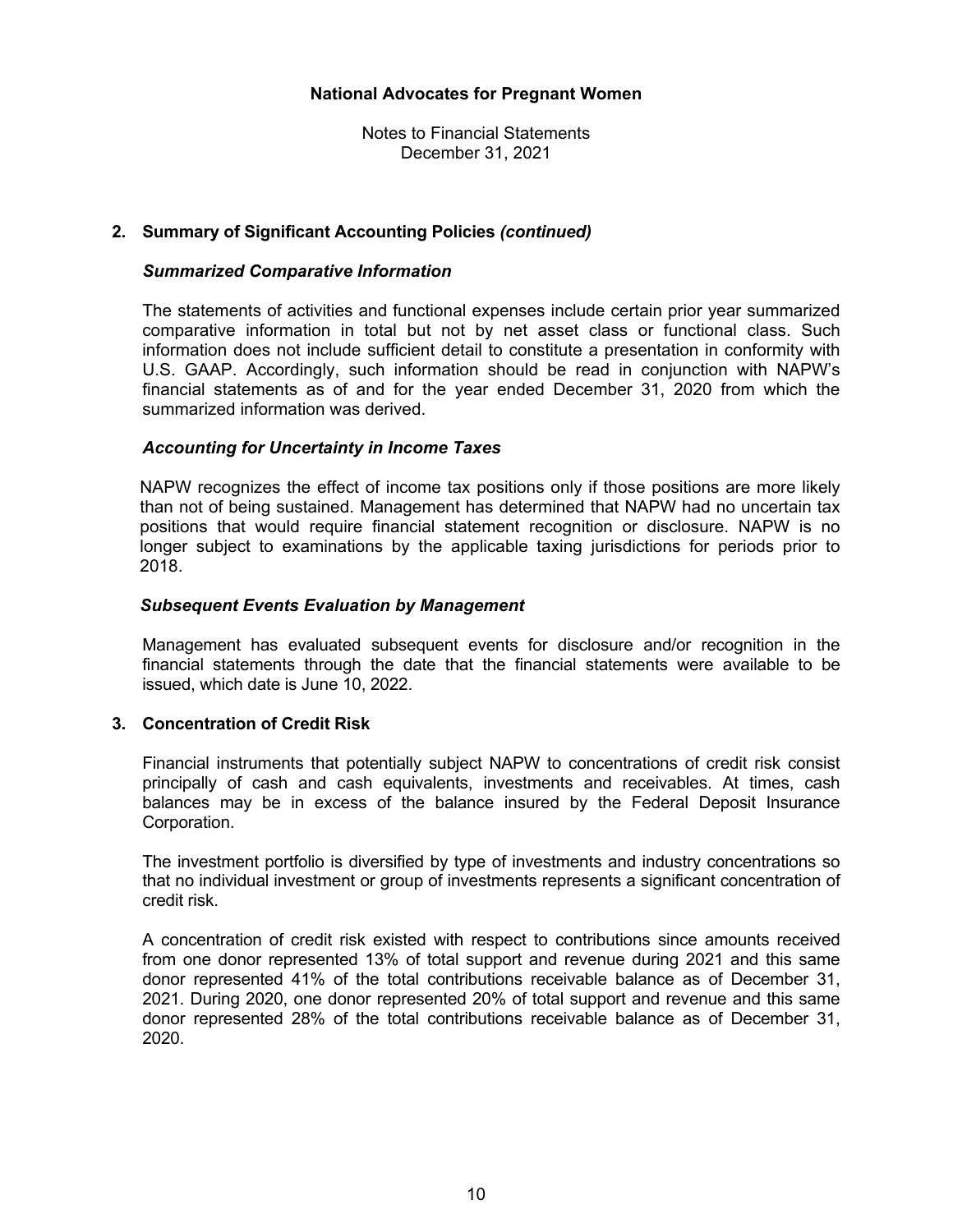Notes to Financial Statements December 31, 2021

## **4. Contributions Receivable**

Contributions receivable consist of the following at December 31:

|                    | 2021    | 2020      |
|--------------------|---------|-----------|
| Due within         |         |           |
| Less than one year | 489,602 | \$881,722 |
| One to five years  | 3,379   |           |
|                    | 492,981 | \$881,722 |

Management determined that the receivables are fully collectible and no allowance for doubtful accounts has been established.

# **5. Investments**

The following are major categories of investments measured at fair value at December 31:

|                     |                 | 2021               |                 |
|---------------------|-----------------|--------------------|-----------------|
| <b>Description</b>  | Level 1         | Level <sub>2</sub> | Total           |
|                     |                 |                    |                 |
| <b>Equities</b>     | 1,205,293<br>\$ | \$                 | \$<br>1,205,293 |
| <b>Mutual funds</b> | 2,026,995       |                    | 2,026,995       |
| Corporate bonds     |                 | 744,946            | 744,946         |
| Municipal bonds     |                 | 313,661            | 313,661         |
| Fixed income        |                 | 503,490            | 503,490         |
|                     | 3,232,288       | 1,562,097<br>\$    | 4,794,385       |
|                     |                 | 2020               |                 |
| <b>Description</b>  | Level 1         | Level <sub>2</sub> | Total           |
|                     |                 |                    |                 |
| <b>Equities</b>     | 1,325,229<br>\$ | \$                 | 1,325,229<br>\$ |
| Mutual funds        | 2,149,708       |                    | 2,149,708       |
| Fixed income        |                 | 1,538,777          | 1,538,777       |
|                     | 3,474,937<br>\$ | 1,538,777<br>\$    | \$5,013,714     |

NAPW recognizes transfers between levels in the fair value hierarchy on the date of the event or change in circumstances that cause the transfer. There were no transfers between levels for the years ended December 31, 2021 and 2020.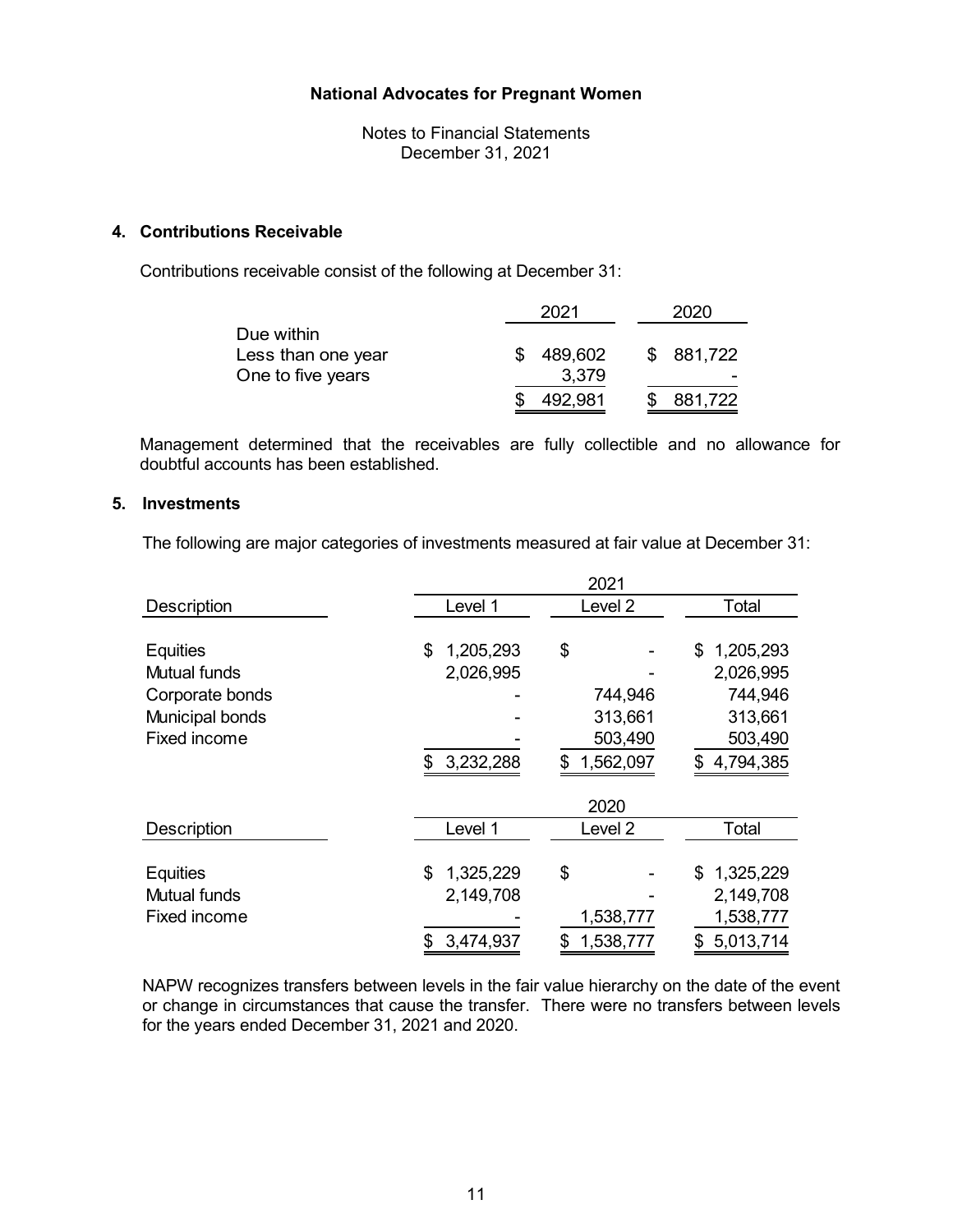Notes to Financial Statements December 31, 2021

## **6. Property and Equipment**

Property and equipment consist of the following at December 31:

|                          | <b>Estimated</b>    |   |                      |                      |
|--------------------------|---------------------|---|----------------------|----------------------|
|                          | <b>Useful Lives</b> |   | 2021                 | 2020                 |
| Furniture and equipment  | 5-7 yrs.            | S | 343,600              | \$<br>333,645        |
| Leasehold improvements   | 7 yrs.              |   | 550,711              | 548,938              |
| Accumulated depreciation |                     |   | 894,311<br>(292,939) | 882,583<br>(206,779) |
|                          |                     |   | 601,372              | 675,804              |

## **7. Paycheck Protection Program Loan**

During May 2020, NAPW received loan proceeds in the amount of \$266,939 under the Paycheck Protection Program (the "PPP"). The PPP, established as part of the Coronavirus, Aid, Relief and Economic Security Act (the "CARES Act"), provides for loans to qualifying entities for amounts up to 2.5 times the 2019 average monthly payroll expenses of the qualifying entity. The PPP loan bears an interest rate of 1% per annum. All or a portion of the PPP loan principal and accrued interest is forgivable as long as the borrower uses the loan proceeds for eligible purposes, as described in the CARES Act as amended by the Economic Aid Act, over a period of either eight or twenty-four weeks from the date the loan proceeds are received (the "Covered Period"). The amount of loan forgiveness could be reduced if the borrower terminates employees or reduces salaries below a certain threshold during the Covered Period and does not qualify for certain safe harbors. The unforgiven portion of the PPP loan, if any, is payable within two years from the date of the PPP loan with a deferral of payments of principal and interest until the amount of loan forgiveness is approved by the Small Business Administration ("SBA"). If NAPW does not apply for forgiveness, payments begin approximately 16 months after the loan date.

As of December 31, 2020, the PPP loan is recognized as debt on the statement of financial position. The PPP loan was forgiven in full by the SBA on March 31, 2021 and is reported as forgiveness of PPP loan on the 2021 statement of activities.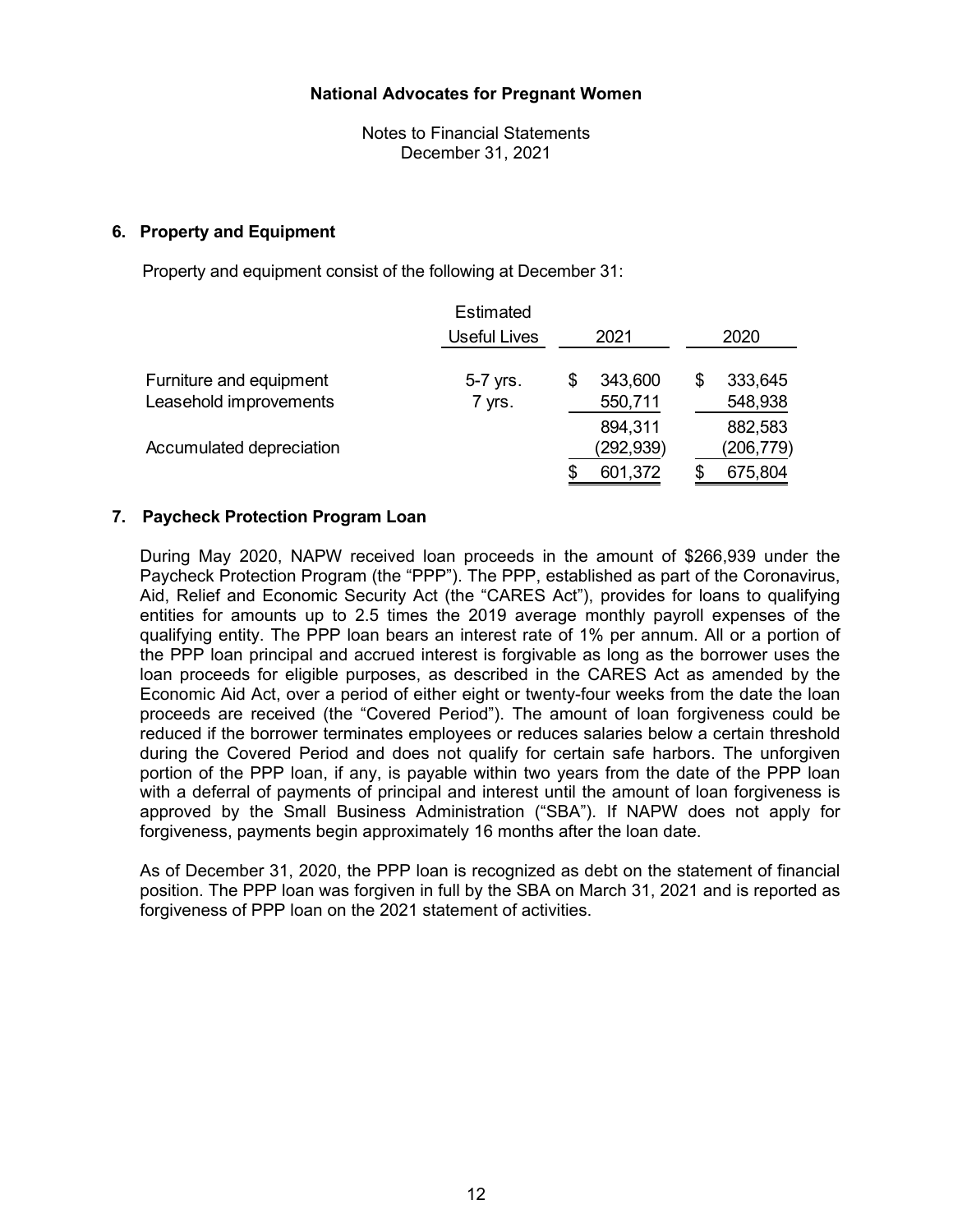Notes to Financial Statements December 31, 2021

## **8. Net Assets With Donor Restrictions**

 In 2021 and 2020, the activity in the net assets with donor restrictions consists of the following:

|                                     | Balance at     |                  | <b>Net</b>    | Balance at      |
|-------------------------------------|----------------|------------------|---------------|-----------------|
|                                     | January 1,     |                  | Assets        | December 31,    |
| Purpose/Restriction                 | 2021           | Additions        | Released      | 2021            |
|                                     |                |                  |               |                 |
| Time restricted general support     | 1,682,863<br>S | \$1,310,000      | \$(1,372,866) | 1,619,997<br>\$ |
| Abortion and birth justice programs | 284,809        |                  | (284,809)     |                 |
|                                     | 1,967,672<br>S | \$1,310,000      | \$(1,657,675) | \$1,619,997     |
|                                     |                |                  |               |                 |
|                                     | Balance at     |                  | <b>Net</b>    | Balance at      |
|                                     | January 1,     |                  | Assets        | December 31,    |
| Purpose/Restriction                 | 2020           | Additions        | Released      | 2020            |
|                                     |                |                  |               |                 |
| Time restricted general support     | 1,684,872<br>S | 1,625,250<br>\$. | \$(1,627,259) | 1,682,863<br>S  |
| Abortion and birth justice programs | 264,583        | 300,000          | (279,774)     | 284,809         |
|                                     | 1,949,455<br>S | 1,925,250<br>\$. | \$(1,907,033) | 1,967,672<br>S  |

# **9. Commitments and Contingencies**

## *Lease Commitments*

The NAPW office lease expired on January 31, 2020. NAPW signed a new lease for a different facility which has a lease term from February 1, 2020 through July 31, 2030. Rent expense under the lease charged to operations amounted to \$254,554 and \$189,259 for 2021 and 2020.

Future minimum rental payments under these operating leases are as follows:

| 2022       | 259,432<br>\$ |
|------------|---------------|
| 2023       | 265,918       |
| 2024       | 272,566       |
| 2025       | 279,380       |
| 2026       | 286,364       |
| Thereafter | 1,060,493     |
|            | \$2,424,153   |